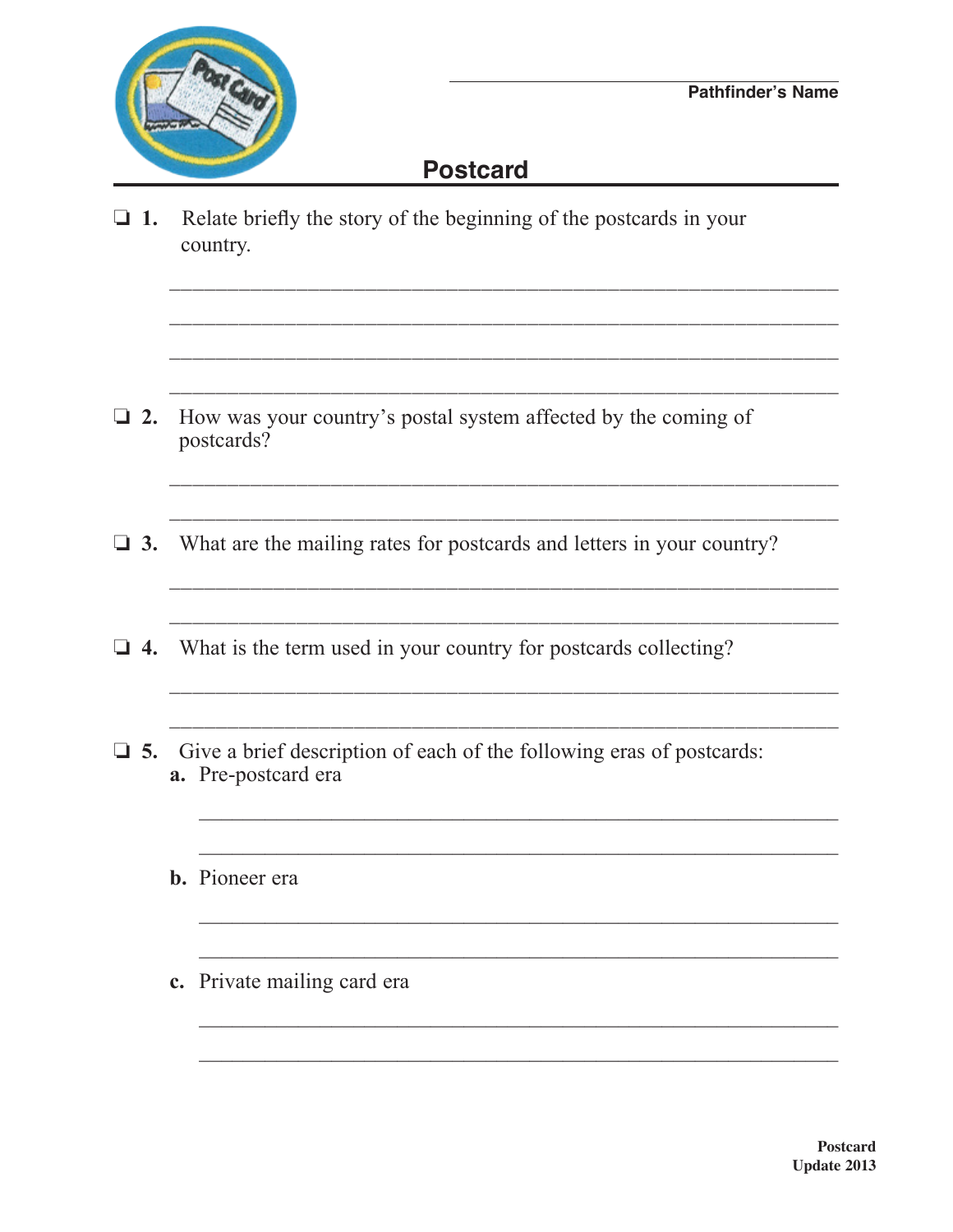|           | d. Undivided back era                                     |
|-----------|-----------------------------------------------------------|
|           | e. Divided back era                                       |
|           | f. Early modern era (White Border)                        |
|           | g. Linen card era                                         |
|           | h. Photo chrome era                                       |
| $\Box$ 6. | Briefly describe each type of postcards:<br>a. View cards |
|           | <b>b.</b> Greeting cards                                  |
|           | c. Historical cards                                       |
|           | d. Art cards                                              |
|           | e. Photographic cards                                     |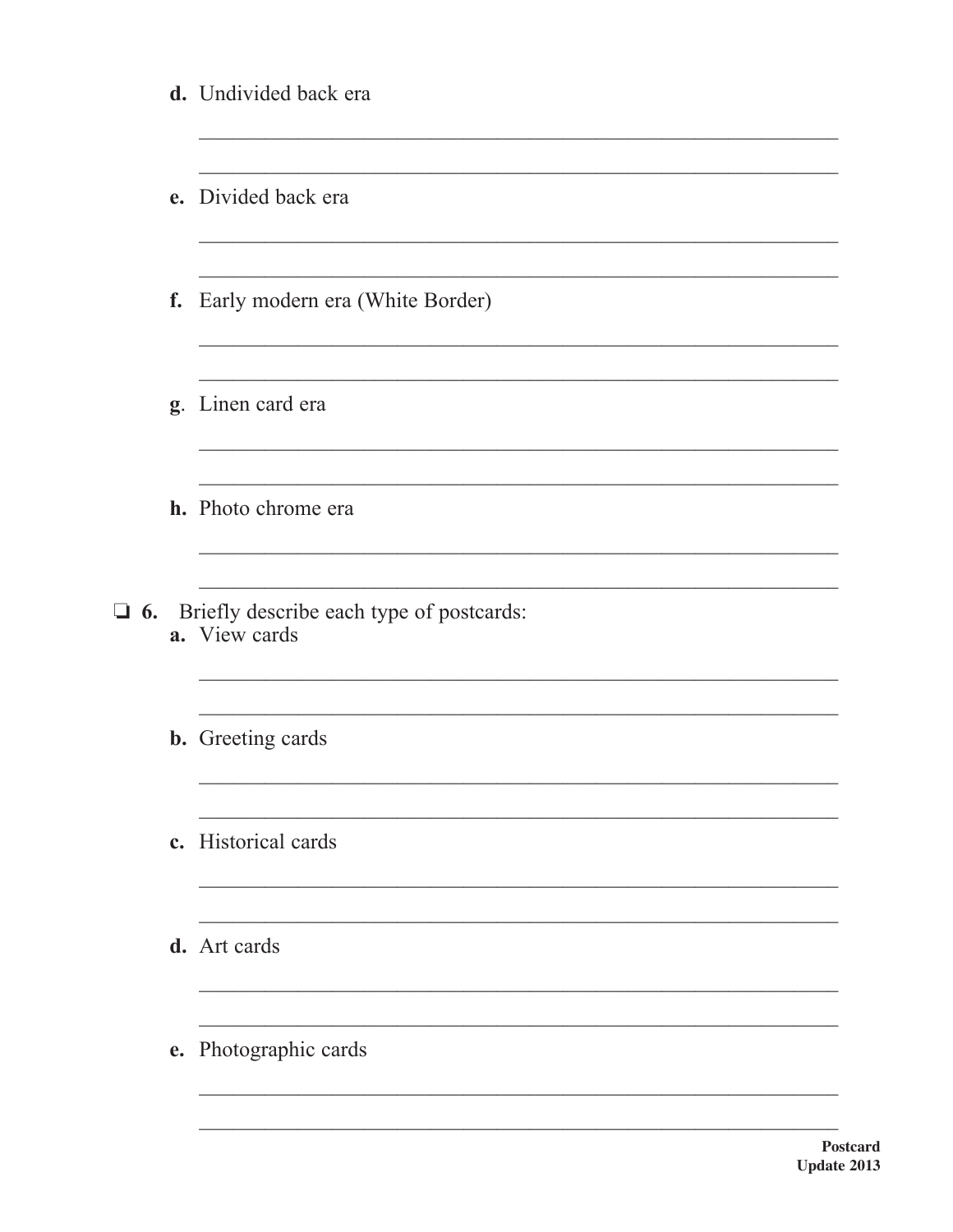- □ 7. Show and label a picture of a postcard from each of the above eras. Date completed \_\_\_\_\_\_\_\_\_\_\_\_\_\_\_\_\_\_\_\_\_\_\_\_\_\_\_\_\_\_\_\_\_\_\_\_\_\_\_\_\_\_\_\_\_
- **12. 8.** Have some knowledge of preserving postcards.

Date completed \_\_\_\_\_\_\_\_\_\_\_\_\_\_\_\_\_\_\_\_\_\_\_\_\_\_\_\_\_\_\_\_\_\_\_\_\_\_\_\_\_\_\_\_\_

- **9.** Make a collection of at least 50 postcards. (No two postcards alike.) Your collection MUST include the following:
	- **a.** Begin your arrangement with a postcard of a religious nature
	- **b.** Postcards from at least 10 states/provinces/countries
	- **c.** Postcards from at least 2 other countries that are not your own

Date completed \_\_\_\_\_\_\_\_\_\_\_\_\_\_\_\_\_\_\_\_\_\_\_\_\_\_\_\_\_\_\_\_\_\_\_\_\_\_\_\_\_\_\_\_\_

o **10.** Arrange the collection of postcards in a suitable display and display at a pathfinder's event.

Date completed \_\_\_\_\_\_\_\_\_\_\_\_\_\_\_\_\_\_\_\_\_\_\_\_\_\_\_\_\_\_\_\_\_\_\_\_\_\_\_\_\_\_\_\_\_

 $\Box$  11. How were greetings sent in Biblical times? 2 Cor 13:13, Phil 4:21 or 2 John 13.

 $\overline{\phantom{a}}$  ,  $\overline{\phantom{a}}$  ,  $\overline{\phantom{a}}$  ,  $\overline{\phantom{a}}$  ,  $\overline{\phantom{a}}$  ,  $\overline{\phantom{a}}$  ,  $\overline{\phantom{a}}$  ,  $\overline{\phantom{a}}$  ,  $\overline{\phantom{a}}$  ,  $\overline{\phantom{a}}$  ,  $\overline{\phantom{a}}$  ,  $\overline{\phantom{a}}$  ,  $\overline{\phantom{a}}$  ,  $\overline{\phantom{a}}$  ,  $\overline{\phantom{a}}$  ,  $\overline{\phantom{a}}$ 

\_\_\_\_\_\_\_\_\_\_\_\_\_\_\_\_\_\_\_\_\_\_\_\_\_\_\_\_\_\_\_\_\_\_\_\_\_\_\_\_\_\_\_\_\_\_\_\_\_\_\_\_\_\_\_\_\_\_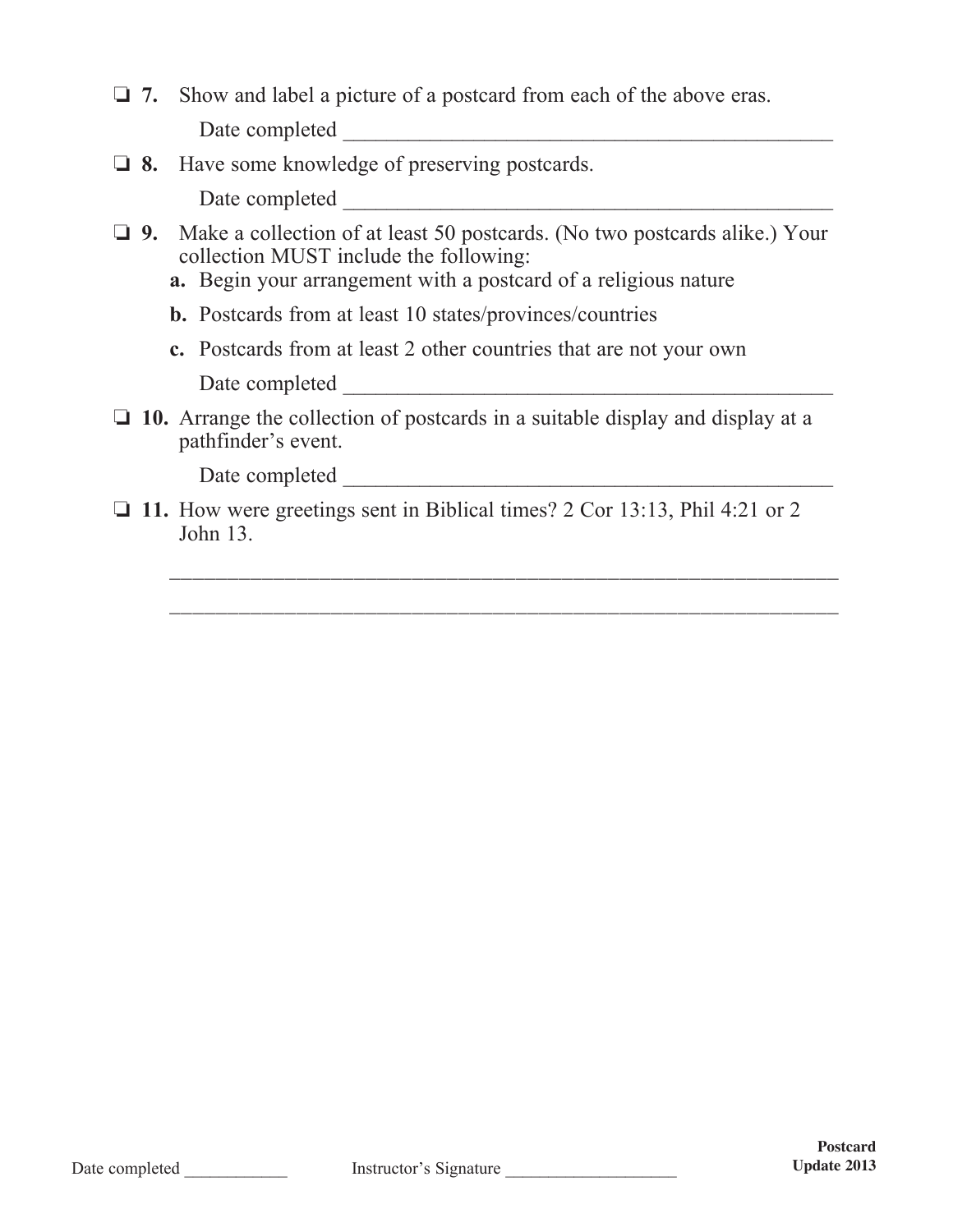## **Postcard, Advanced**

- o **1.** Have the basic Postcard Honor.
- $\Box$  **2.** How is the history of your city or state/province/region told in postcards?

 $\overline{\phantom{a}}$  ,  $\overline{\phantom{a}}$  ,  $\overline{\phantom{a}}$  ,  $\overline{\phantom{a}}$  ,  $\overline{\phantom{a}}$  ,  $\overline{\phantom{a}}$  ,  $\overline{\phantom{a}}$  ,  $\overline{\phantom{a}}$  ,  $\overline{\phantom{a}}$  ,  $\overline{\phantom{a}}$  ,  $\overline{\phantom{a}}$  ,  $\overline{\phantom{a}}$  ,  $\overline{\phantom{a}}$  ,  $\overline{\phantom{a}}$  ,  $\overline{\phantom{a}}$  ,  $\overline{\phantom{a}}$ 

 $\overline{\phantom{a}}$  ,  $\overline{\phantom{a}}$  ,  $\overline{\phantom{a}}$  ,  $\overline{\phantom{a}}$  ,  $\overline{\phantom{a}}$  ,  $\overline{\phantom{a}}$  ,  $\overline{\phantom{a}}$  ,  $\overline{\phantom{a}}$  ,  $\overline{\phantom{a}}$  ,  $\overline{\phantom{a}}$  ,  $\overline{\phantom{a}}$  ,  $\overline{\phantom{a}}$  ,  $\overline{\phantom{a}}$  ,  $\overline{\phantom{a}}$  ,  $\overline{\phantom{a}}$  ,  $\overline{\phantom{a}}$ 

Collect postcards (or pictures of postcards) that illustrate events or distinctive scenery found in your area.

Date completed  $\blacksquare$ 

**3.** Explain what you have done to preserve your postcards. (Postcards from the basic honor)

 $\overline{\phantom{a}}$  ,  $\overline{\phantom{a}}$  ,  $\overline{\phantom{a}}$  ,  $\overline{\phantom{a}}$  ,  $\overline{\phantom{a}}$  ,  $\overline{\phantom{a}}$  ,  $\overline{\phantom{a}}$  ,  $\overline{\phantom{a}}$  ,  $\overline{\phantom{a}}$  ,  $\overline{\phantom{a}}$  ,  $\overline{\phantom{a}}$  ,  $\overline{\phantom{a}}$  ,  $\overline{\phantom{a}}$  ,  $\overline{\phantom{a}}$  ,  $\overline{\phantom{a}}$  ,  $\overline{\phantom{a}}$ 

 $\overline{\phantom{a}}$  ,  $\overline{\phantom{a}}$  ,  $\overline{\phantom{a}}$  ,  $\overline{\phantom{a}}$  ,  $\overline{\phantom{a}}$  ,  $\overline{\phantom{a}}$  ,  $\overline{\phantom{a}}$  ,  $\overline{\phantom{a}}$  ,  $\overline{\phantom{a}}$  ,  $\overline{\phantom{a}}$  ,  $\overline{\phantom{a}}$  ,  $\overline{\phantom{a}}$  ,  $\overline{\phantom{a}}$  ,  $\overline{\phantom{a}}$  ,  $\overline{\phantom{a}}$  ,  $\overline{\phantom{a}}$ 

\_\_\_\_\_\_\_\_\_\_\_\_\_\_\_\_\_\_\_\_\_\_\_\_\_\_\_\_\_\_\_\_\_\_\_\_\_\_\_\_\_\_\_\_\_\_\_\_\_\_\_\_\_\_\_\_\_\_

 $\overline{\phantom{a}}$  ,  $\overline{\phantom{a}}$  ,  $\overline{\phantom{a}}$  ,  $\overline{\phantom{a}}$  ,  $\overline{\phantom{a}}$  ,  $\overline{\phantom{a}}$  ,  $\overline{\phantom{a}}$  ,  $\overline{\phantom{a}}$  ,  $\overline{\phantom{a}}$  ,  $\overline{\phantom{a}}$  ,  $\overline{\phantom{a}}$  ,  $\overline{\phantom{a}}$  ,  $\overline{\phantom{a}}$  ,  $\overline{\phantom{a}}$  ,  $\overline{\phantom{a}}$  ,  $\overline{\phantom{a}}$ 

 $\overline{\phantom{a}}$  ,  $\overline{\phantom{a}}$  ,  $\overline{\phantom{a}}$  ,  $\overline{\phantom{a}}$  ,  $\overline{\phantom{a}}$  ,  $\overline{\phantom{a}}$  ,  $\overline{\phantom{a}}$  ,  $\overline{\phantom{a}}$  ,  $\overline{\phantom{a}}$  ,  $\overline{\phantom{a}}$  ,  $\overline{\phantom{a}}$  ,  $\overline{\phantom{a}}$  ,  $\overline{\phantom{a}}$  ,  $\overline{\phantom{a}}$  ,  $\overline{\phantom{a}}$  ,  $\overline{\phantom{a}}$ 

- $\Box$  **4.** What is the latest development in postcards?
- $\Box$  5. What are the present regulations for sending custom made postcards through your local post office and getting the postcard rate?
- $\Box$  **6.** Make a collection of at least 150 postcards. (No two postcards alike.) Your collection should include the following:
	- **a.** At least two postcards depicting significant historical or cultural heritage in your area/region.
	- **b.** Postcards from at least different 20 states/providences/countries.
	- **c.** At least 25 cards on the same theme (mountains, beaches, waterfalls, travel, religious, seasons, sports, animals, hobbies, art, et Al.) Date completed \_\_\_\_\_\_\_\_\_\_\_\_\_\_\_\_\_\_\_\_\_\_\_\_\_\_\_\_\_\_\_\_\_\_\_\_\_\_\_\_\_\_\_\_\_